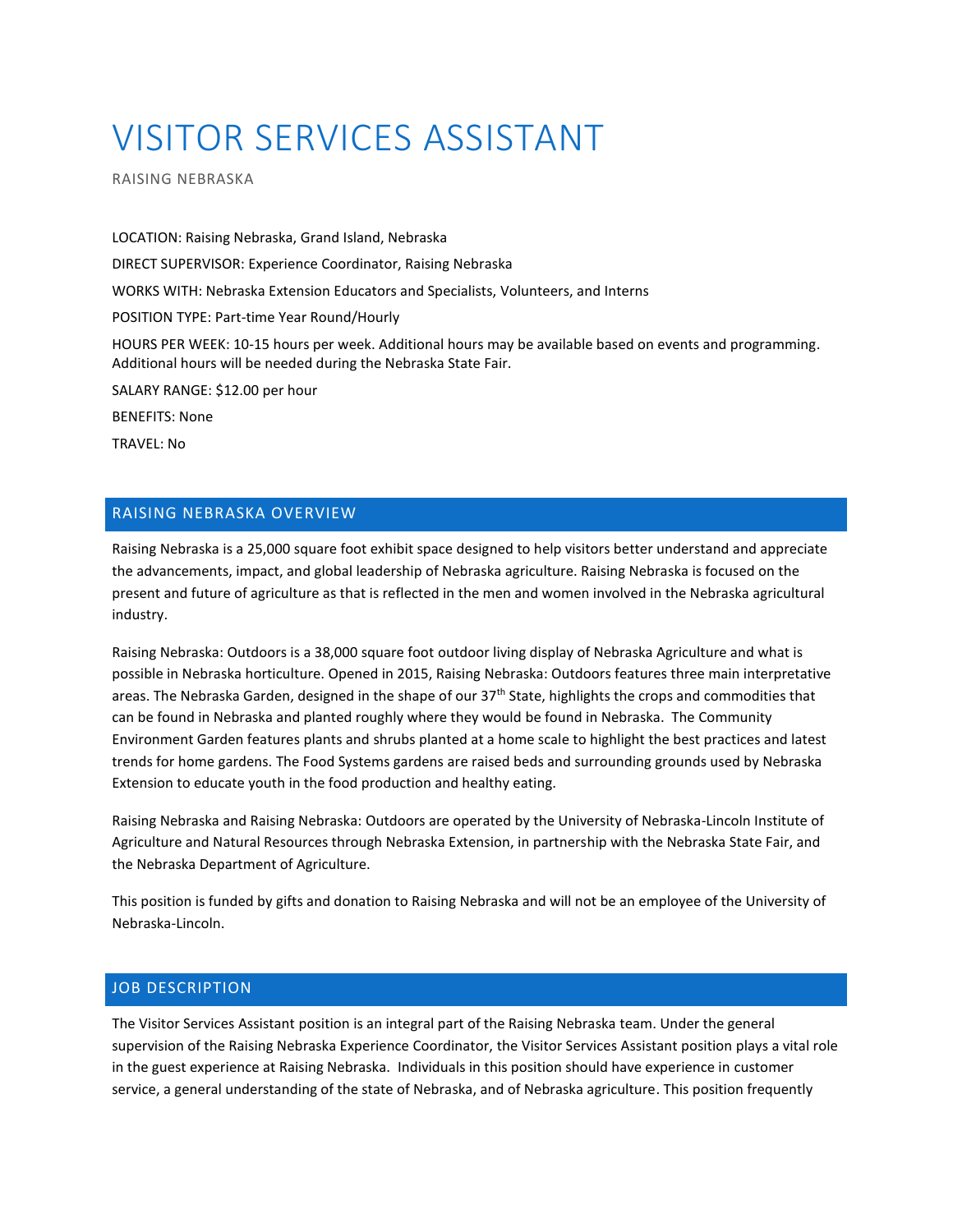requires the expenditure of physical labor and the use of computers, audio/visual equipment, and other tools. All personnel are ambassadors of Raising Nebraska and should positively interact with visitors, members, donors, trustees, volunteers, and the public.

The Visitor Services Assistant's responsibilities will include, but are not limited to, the following:

- Present an upbeat and positive demeanor that represents Raising Nebraska as a place that values curiosity and encourages playful experimentation. Engage visitors at exhibits and activities by actively promoting a curiosity within the framework of inquiry and playful learning.
- Provide a welcoming environment by helping exhibit areas; identify and address gallery maintenance and safety issues.
- Provide outstanding customer service and offer information and assistance to visitors.
- Be an Ambassador for Raising Nebraska both internally and externally.
- Facilitate productive work relationships.
- Assume operations oversight when Experience Coordinator is not available. This may include opening and closing the facility.
- Other duties as assigned by the Experience Coordinator.

## REQUIREMENTS AND QUALIFICATIONS

To perform this job successfully, an individual must be able to perform each essential duty satisfactorily. The requirements listed are representative of the knowledge, skill, and/or ability required. Reasonable accommodations may be made to enable individuals with disabilities to perform the essential functions.

- Education
	- o Required High school diploma or equivalent and must be over the age of 18.
	- Experience
		- o Preferred
			- At least 2 years of experience in customer service and/or museums.
			- Experience working with youth and/or families; candidates who have demonstrated a commitment to working with diverse populations are especially encouraged to apply.
- Knowledge/Skills
	- o Required
		- General knowledge of computers
		- General knowledge of Nebraska and Agriculture.
		- Excellent verbal, written, and visual communications skills; Ability to work effectively and collaboratively with others.
		- Friendly, professional and welcoming personality with excellent interpersonal skills.
		- Dependable
		- Ability to maintain confidentiality when handling sensitive information and material.
		- Must be able to perform duties in a manner consistent with a public educational facility serving multigenerational and multicultural/multiethnic individuals and families; Ability to accurately interpret and respond appropriately to the needs and capabilities of different people in different situations, treating all with respect.
	- o Preferred
		- Bilingual English/Spanish.
		- Public speaking and/or teaching experience